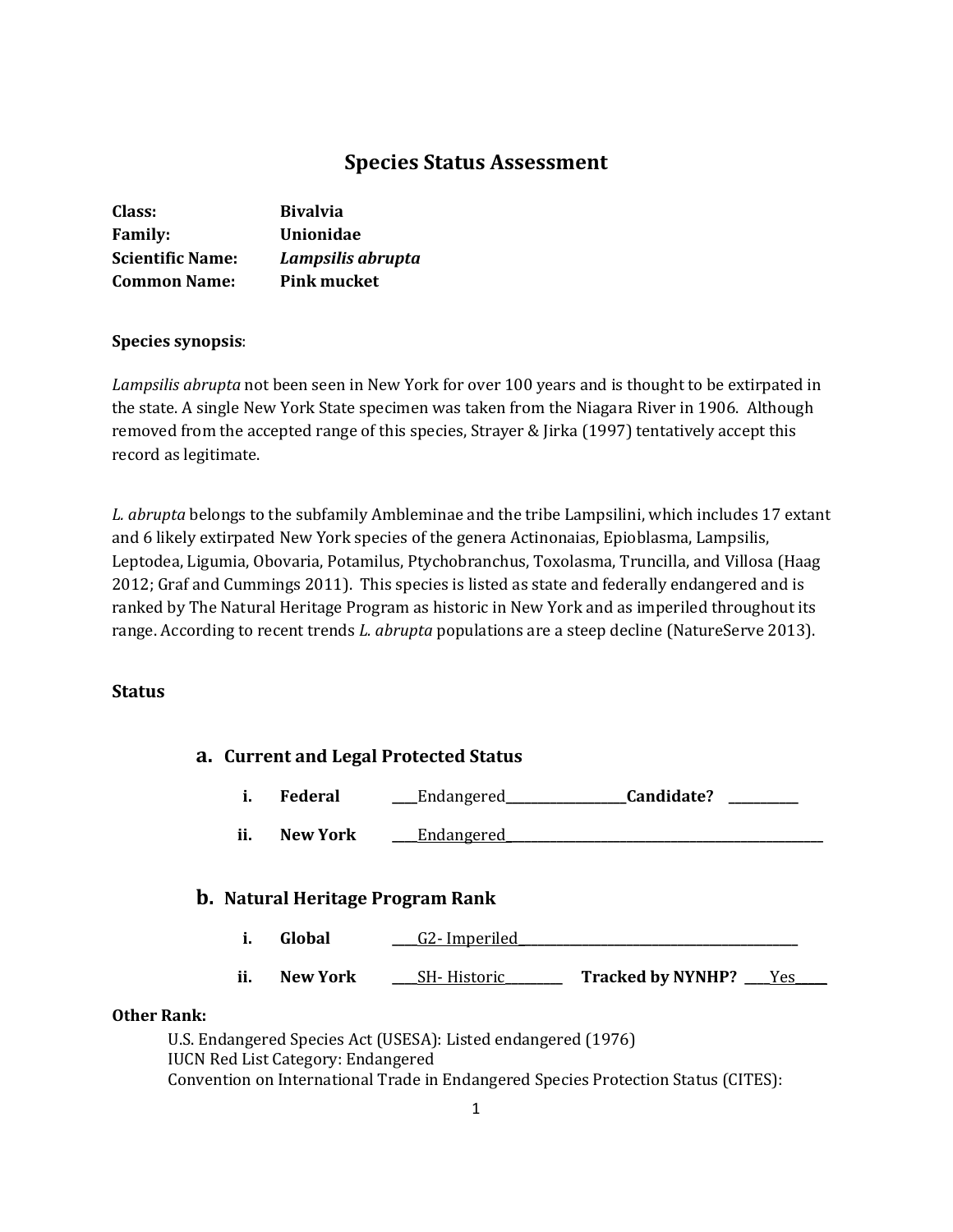### Appendix I American Fisheries Society Status: Endangered (1993)

### **Status Discussion:**

The overall range of this once very widespread species has diminished, but this species has always been considered rare and it seems to be surviving and reproducing in sections of river that have been altered by impoundments. More dramatic has been the decline in area of occupancy (probably greater than 30%) as it continues to be found in historical sites but often only in very low numbers. Although currently known from a few dozen localities, most are represented by very few individuals and have poor viability. If populations west of the Mississippi River prove to be a different species, the conservation status will need to be reevaluated (NatureServe 2013).

# **II. Abundance and Distribution Trends**

### **a. North America**

 $\mathbf{b}$ .

**i. Abundance**

| <u>_X</u> declining ____increasing __________stable _____unknown |  |
|------------------------------------------------------------------|--|
| ii. Distribution:                                                |  |
| <u>X</u> declining increasing a stable mush own                  |  |
|                                                                  |  |
| Regional                                                         |  |
| i. Abundance                                                     |  |
| ___ declining ____ increasing ______ stable _____ unknown        |  |
| ii. Distribution:                                                |  |
| ___ declining ____increasing ______stable ______unknown          |  |
|                                                                  |  |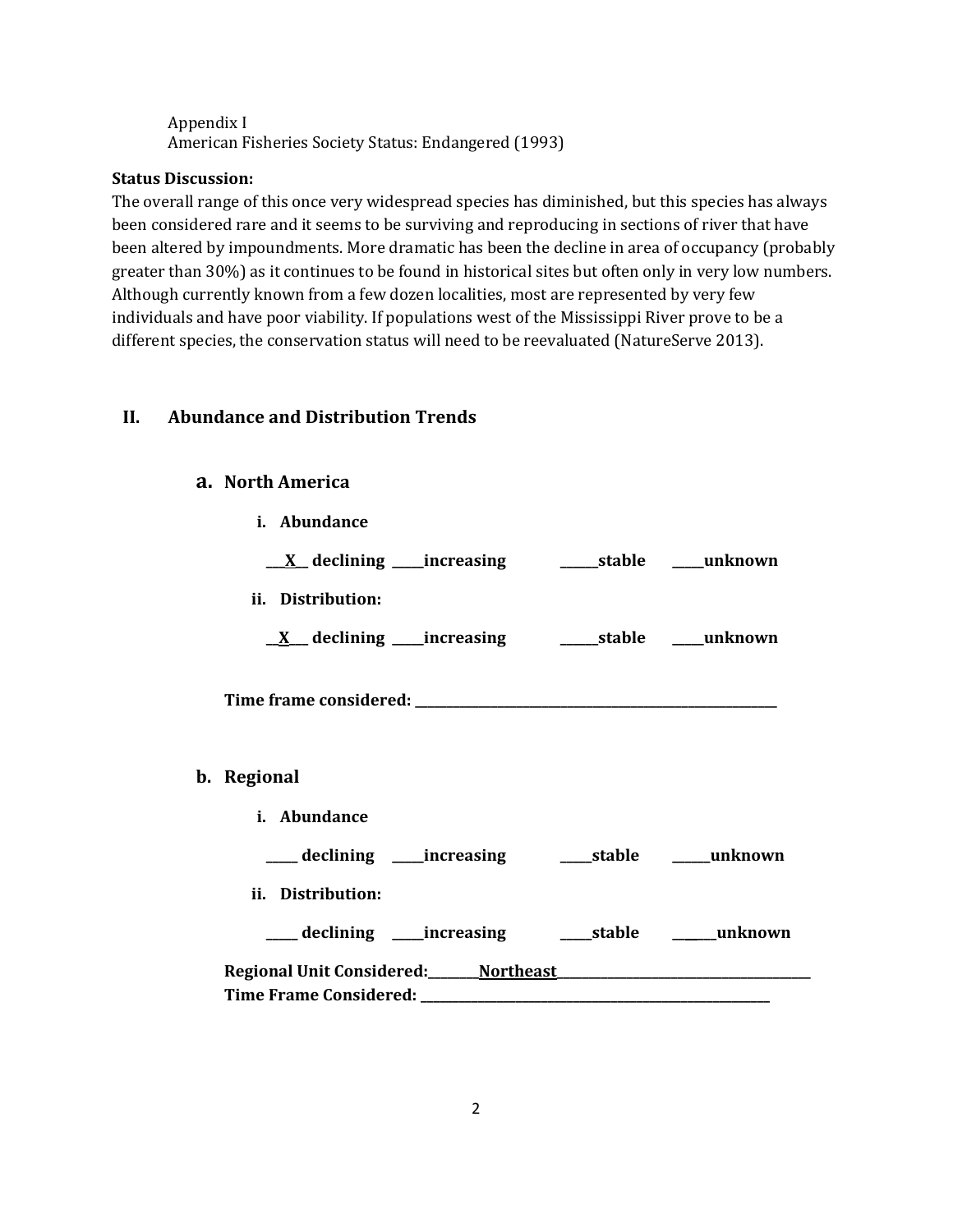- **CONNECTICUT Not Present \_\_\_X\_\_\_\_ No data \_\_\_\_\_\_\_\_ i. Abundance \_\_\_\_\_ declining \_\_\_\_\_increasing \_\_\_\_\_stable \_\_\_\_\_unknown ii. Distribution: \_\_\_\_\_ declining \_\_\_\_\_increasing \_\_\_\_\_stable \_\_\_\_\_unknown** Time frame considered: \_\_\_\_\_\_\_\_\_\_\_\_\_\_\_\_\_\_\_\_\_\_\_\_\_\_\_\_\_\_\_\_\_\_\_\_\_\_\_\_\_\_\_\_\_\_\_\_\_\_\_\_\_\_\_\_\_\_\_\_ Listing Status: \_\_\_\_\_\_\_\_\_\_\_\_\_\_\_\_\_\_\_\_\_\_\_\_\_\_\_\_\_\_\_\_\_\_\_\_\_\_\_\_\_\_\_\_\_\_\_\_\_\_ SGCN? \_\_\_\_\_\_\_\_\_\_\_ **MASSACHUSETTS** Not Present X No data \_\_\_\_\_\_ **i. Abundance \_\_\_\_\_ declining \_\_\_\_\_increasing \_\_\_\_\_stable \_\_\_\_\_unknown ii. Distribution: \_\_\_\_\_ declining \_\_\_\_\_increasing \_\_\_\_\_stable \_\_\_\_\_unknown** Time frame considered: \_\_\_\_\_\_\_\_\_\_\_\_\_\_\_\_\_\_\_\_\_\_\_\_\_\_\_\_\_\_\_\_\_\_\_\_\_\_\_\_\_\_\_\_\_\_\_\_\_\_\_\_\_\_\_\_\_\_\_ Listing Status: \_\_\_\_\_\_\_\_\_\_\_\_\_\_\_\_\_\_\_\_\_\_\_\_\_\_\_\_\_\_\_\_\_\_\_\_\_\_\_\_\_\_\_\_\_\_\_\_\_\_\_ SGCN? \_\_\_\_\_\_\_\_\_ **NEW JERSEY Not Present \_\_X\_\_\_** No data \_\_\_\_\_\_ **i. Abundance \_\_\_\_\_ declining \_\_\_\_\_increasing \_\_\_\_\_stable \_\_\_\_\_unknown ii. Distribution: \_\_\_\_\_ declining \_\_\_\_\_increasing \_\_\_\_\_stable \_\_\_\_\_unknown** Time frame considered: \_\_\_\_\_\_\_\_\_\_\_\_\_\_\_\_\_\_\_\_\_\_\_\_\_\_\_\_\_\_\_\_\_\_\_\_\_\_\_\_\_\_\_\_\_\_\_\_\_\_\_\_\_\_\_\_\_\_\_ Listing Status: \_\_\_\_\_\_\_\_\_\_\_\_\_\_\_\_\_\_\_\_\_\_\_\_\_\_\_\_\_\_\_\_\_\_\_\_\_\_\_\_\_\_\_\_\_\_\_\_\_\_ SGCN? \_\_\_\_\_\_\_\_\_\_\_
- **c. Adjacent States and Provinces**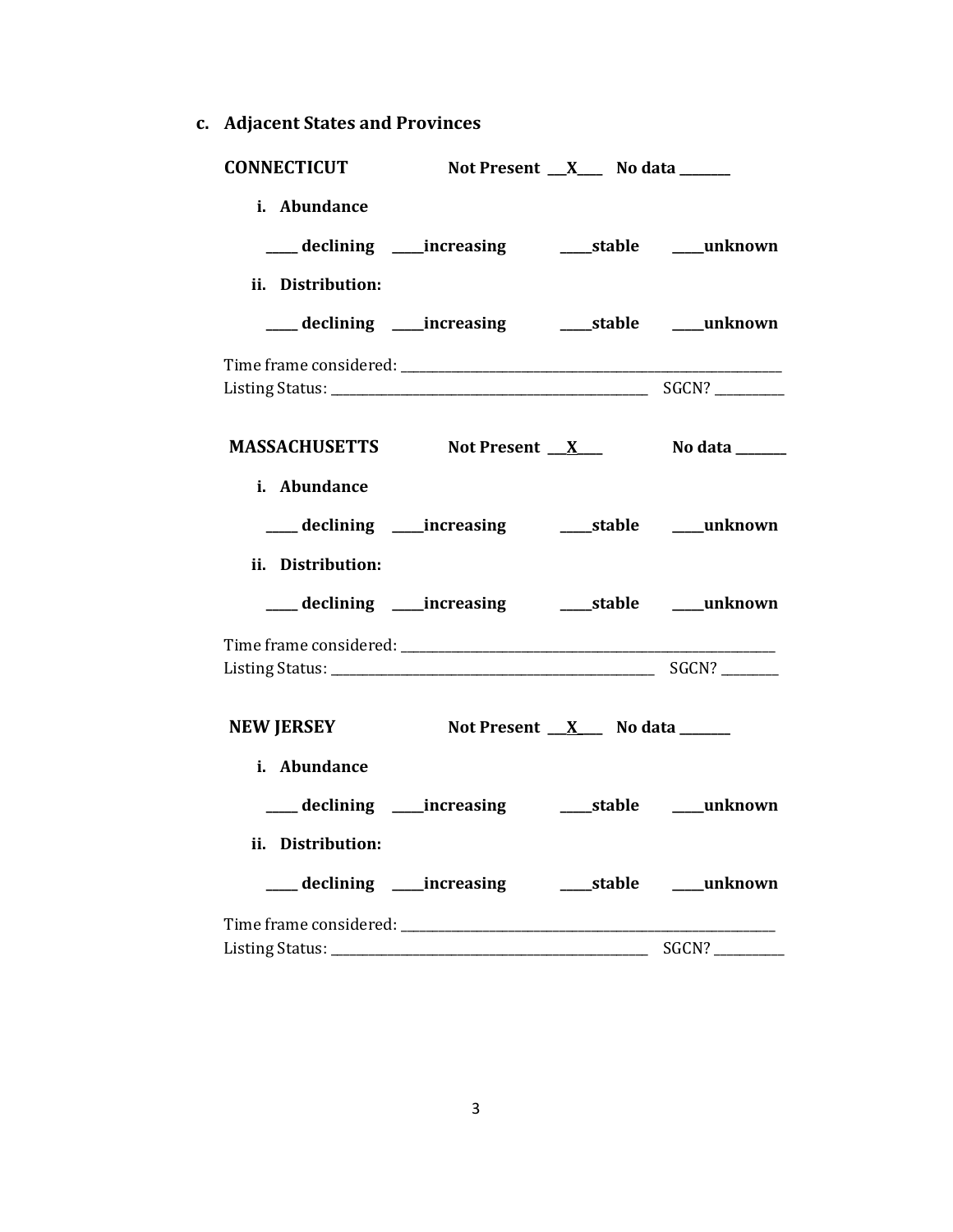| <b>ONTARIO</b>                                                |                                                                  | Not Present $X$ No data ________ |                               |
|---------------------------------------------------------------|------------------------------------------------------------------|----------------------------------|-------------------------------|
| i. Abundance                                                  | ___ declining ____ increasing _______________stable _____unknown |                                  |                               |
| ii. Distribution:                                             | ___ declining ____increasing __________stable ____unknown        |                                  |                               |
|                                                               |                                                                  |                                  |                               |
| PENNSYLVANIA Not Present __ ___ No data _____<br>i. Abundance |                                                                  |                                  |                               |
| ii. Distribution:                                             | ___ declining ____ increasing _____ stable ____ unknown          |                                  |                               |
|                                                               | ___ declining ____ increasing ______ stable _____ unknown        |                                  |                               |
|                                                               |                                                                  |                                  |                               |
| <b>QUEBEC</b>                                                 |                                                                  |                                  | Not Present $X_$ No data $X_$ |
| i. Abundance<br>___ declining ____ increasing                 |                                                                  |                                  | ______stable _____unknown     |
| ii. Distribution:                                             |                                                                  |                                  |                               |
|                                                               |                                                                  |                                  |                               |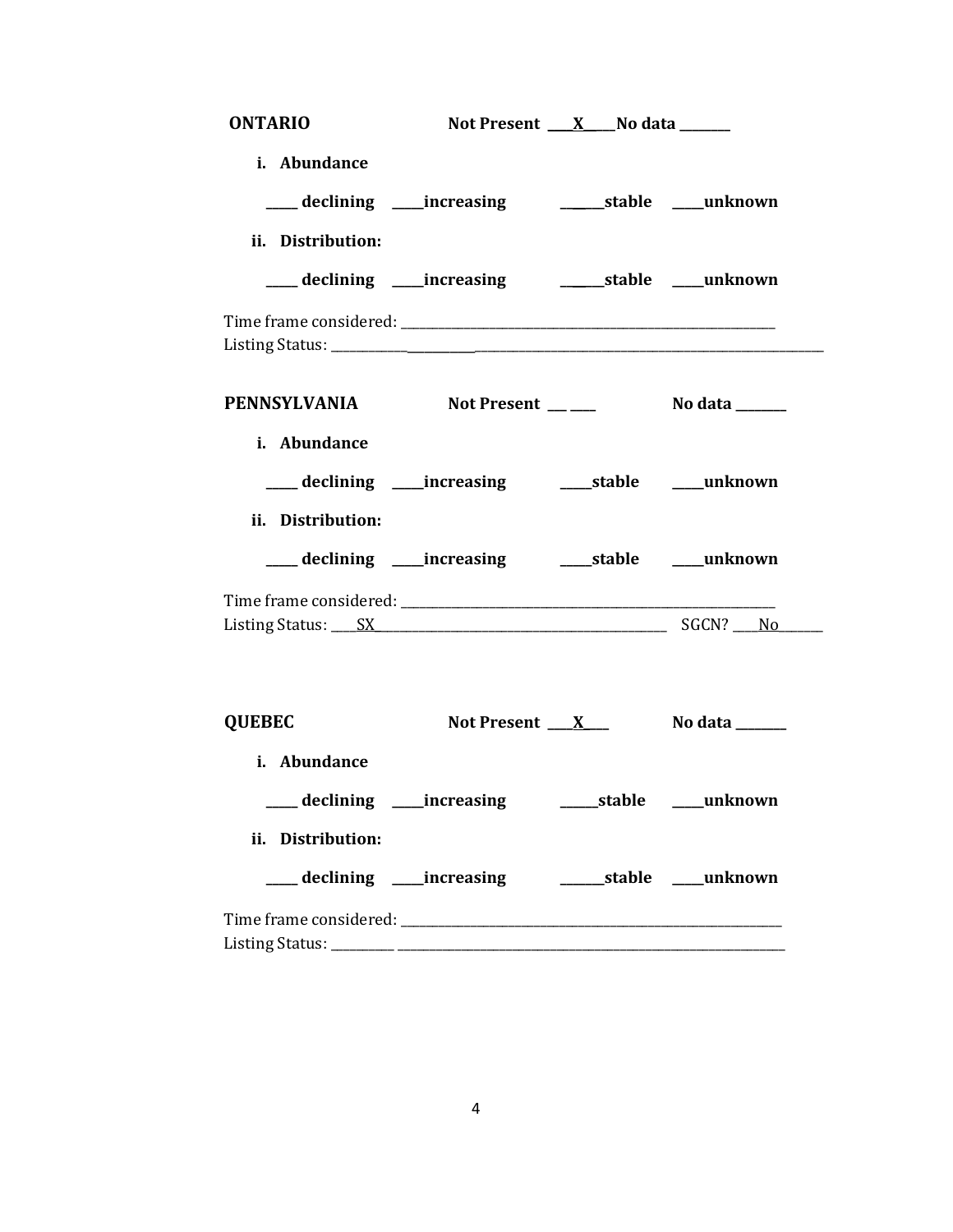| <b>VERMONT</b>              |                                                         | Not Present $X$ No data $\frac{X}{X}$ |
|-----------------------------|---------------------------------------------------------|---------------------------------------|
| i. Abundance                | ___ declining ____increasing ______stable ____unknown   |                                       |
| ii. Distribution:           | ___ declining ____increasing _______stable _____unknown |                                       |
|                             |                                                         |                                       |
| d. NEW YORK<br>i. Abundance |                                                         | No data $\mathbf{x}$                  |
|                             | ___ declining ____increasing ______stable _____unknown  |                                       |
| ii. Distribution:           |                                                         |                                       |

### **Monitoring in New York.**

As part of a State Wildlife Grant, NYSDEC Region 8 Fisheries and Wildlife staff is conducting a baseline survey of tributaries in central and western New York for native freshwater mussels 2009 – 2017.

## **Trends Discussion:**

Species has declined in numbers between 30% - 50% over the short and long term. These trends are expected to continue since very few populations are currently reproductively viable (NatureServe 2013).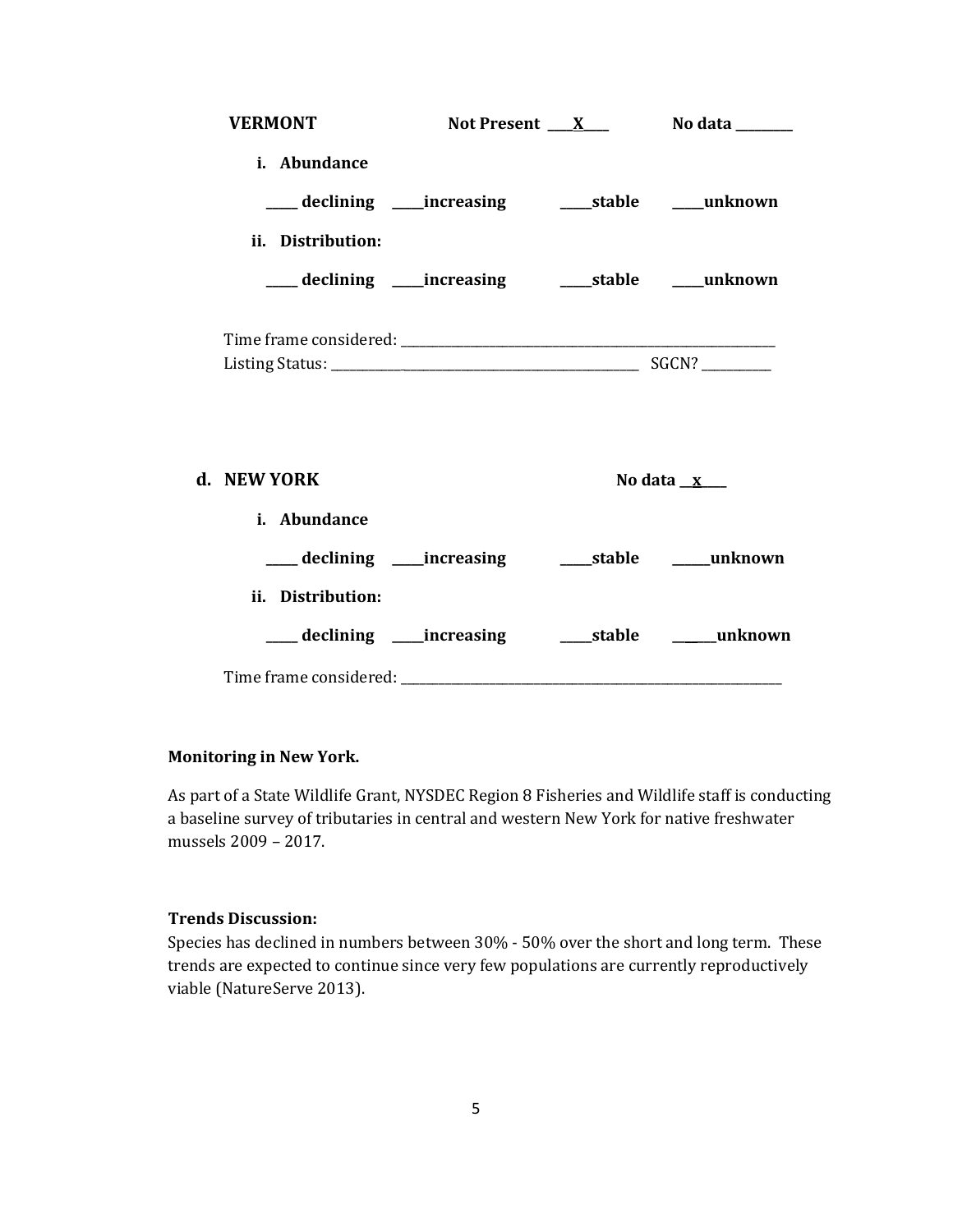

Figure 1. Range wide distribution of *L. abrupta* in North America (NatureServe 2013).

### **III. New York Rarity, if known:**

| Historic      | # of Animals | # of Occurrences | % of State               |
|---------------|--------------|------------------|--------------------------|
| prior to 1970 |              |                  | 1 of 56 HUC 8 watersheds |
| prior to 1980 |              |                  |                          |
| prior to 1990 |              |                  |                          |

## **Details of historic occurrence:**

Only a single specimen of this species has been found in NYS; from the Niagara River in 1906. Although removed from the accepted range of this species, Strayer & Jirka (1997) tentatively accept this record as legitimate.

| <b>Current</b> | # of Animals | # of Occurrences | % of State |
|----------------|--------------|------------------|------------|
|                |              |                  |            |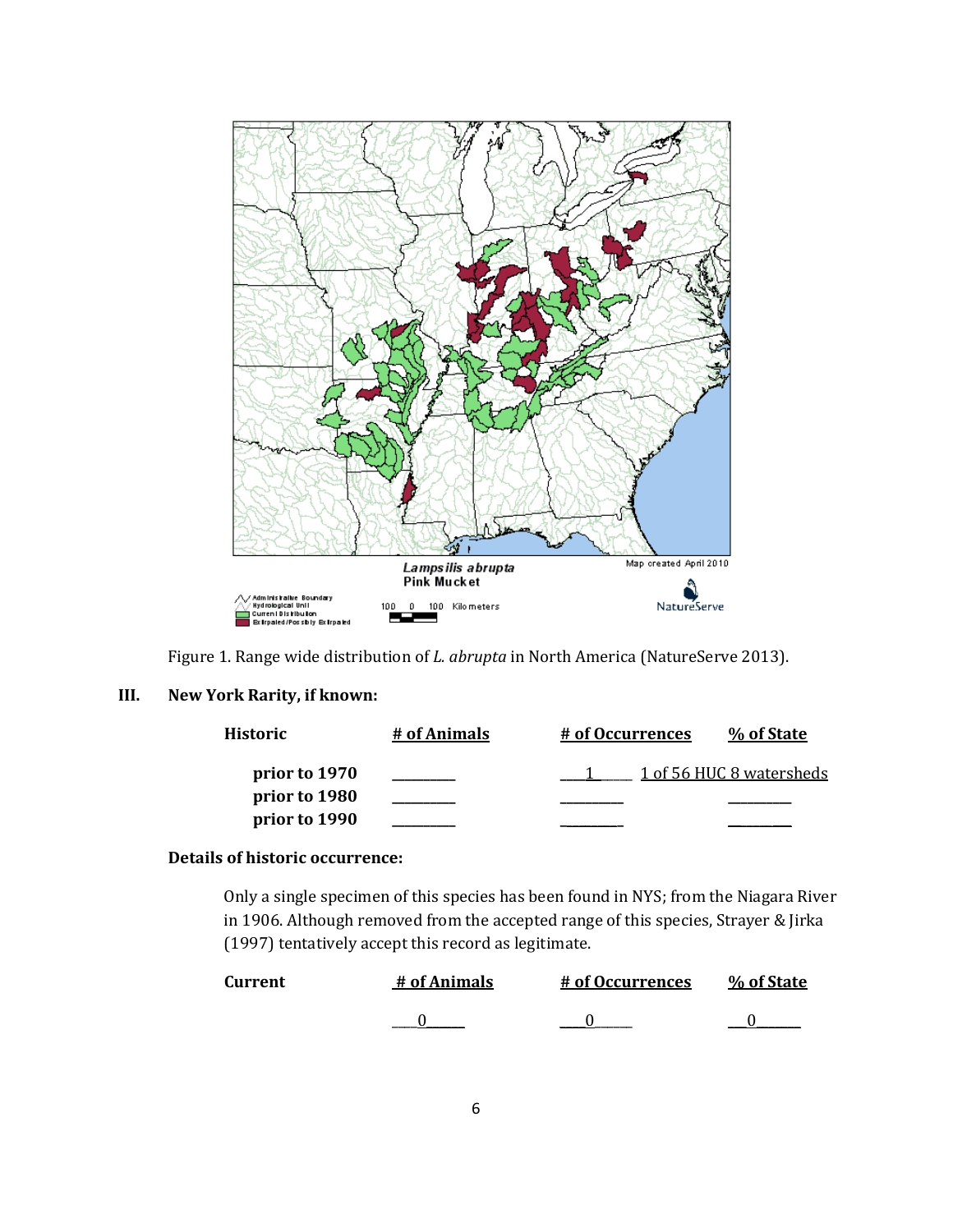**Details of current occurrence:** Despite recent survey efforts, this species has not been found in New York in over 100 years (Strayer & Jirka 1997, Mahar and Landry 2013, New York Natural Heritage Program 2013, The Nature Conservancy 2009, Harman and Lord 2010, White et al. 2011, NatureServe 2013). Strayer and Jirka (1997) speculate that if it still lives in New York, it may be found in the Niagara River above the falls.

#### **New York's Contribution to Species North American Range:**

| % of NA Range in New York | <b>Classification of New York Range</b> |  |
|---------------------------|-----------------------------------------|--|
| $\frac{100}{2}$ (endemic) | Core                                    |  |
| $-76-99$                  | $\equiv$ Peripheral                     |  |
| 51-75                     | $\underline{X}$ Disjunct                |  |
| 26-50                     | Distance to core population:            |  |
| $-1 - 25$                 | 700 miles                               |  |

**IV. Primary Habitat or Community Type:** 

**1. N/A**

**Habitat or Community Type Trend in New York:**

| <b>Declining</b><br><b>Stable</b><br>$\mathcal{L} = \mathcal{L}$ | Increasing | X Unknown |
|------------------------------------------------------------------|------------|-----------|
| Time frame of decline/increase: ________________                 |            |           |
| <b>Habitat Specialist?</b>                                       | <b>Yes</b> | x No      |
| <b>Indicator Species?</b>                                        | X Yes      | No.       |

### **Habitat Discussion:**

Found in waters with strong currents, rocky or boulder substrates, with depths up to about 1 m, but is also found in deeper waters with slower currents and sand and gravel substrates (Gordon & Layzer 1989; USFWS 1985; NatureServe 2013).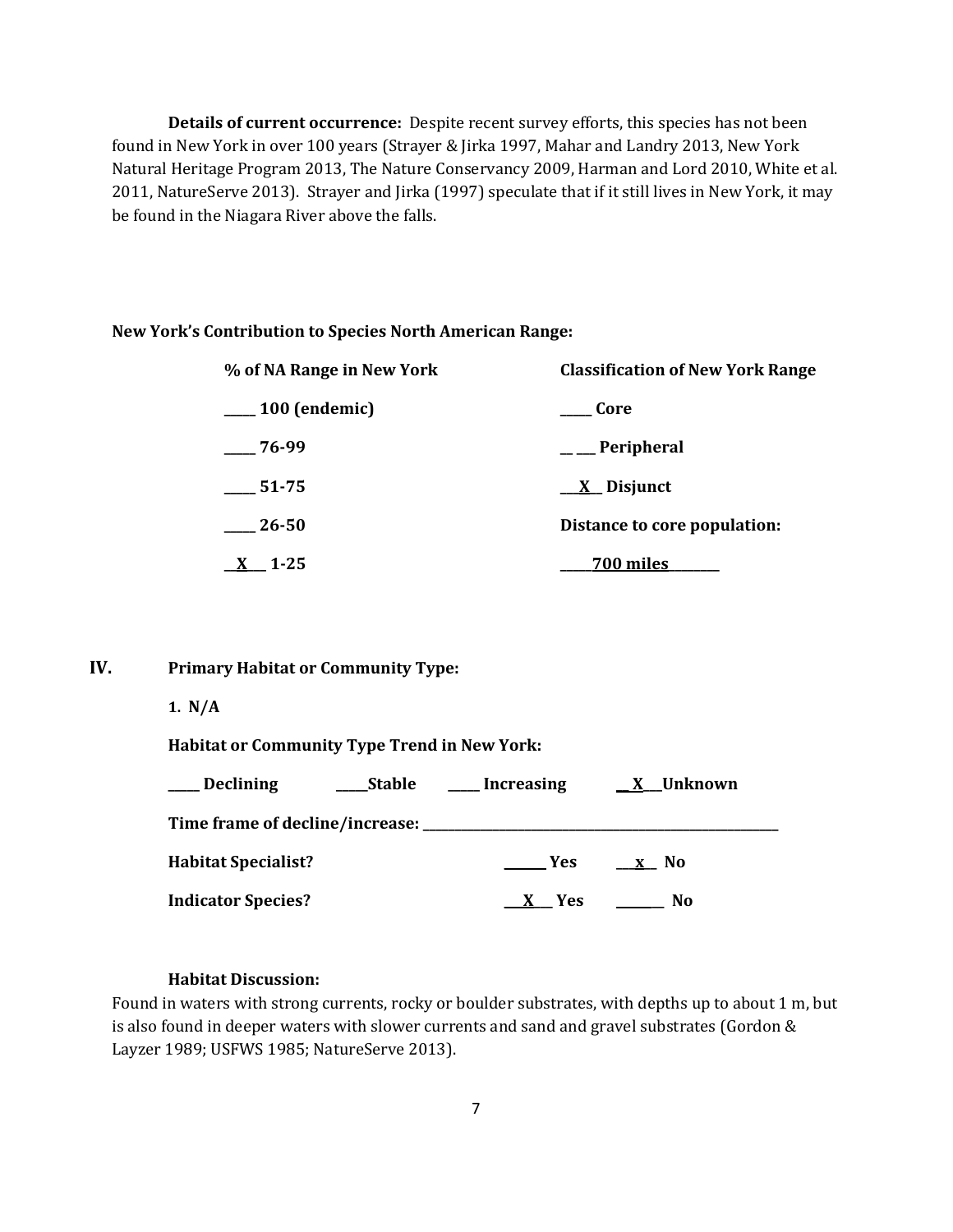*L. abrupt* is found in medium to large rivers (Watters et al. 2009, McMurray et al. 2012), although is occasionally reported from large creeks and small rivers (Williams et al. 2008). It has been able to survive and reproduce in impoundments with river-lake conditions but never in standing pools of water (USFWS 1985). It occurs in swift current in sandy mud, sand, gravel, cobble substrates (Parmalee and Bogan 1998, Cummings and Mayer 1992, Watters et al. 2009, McMurray et al 2012), but has also been found in rocky substrates (NatureServe 2013).

### **V. New York Species Demographics and Life History**

**\_\_\_N/A\_\_\_ Breeder in New York**

**\_\_N/A\_\_\_ Summer Resident**

**\_\_N/A\_\_\_ Winter Resident**

**\_\_\_\_\_ Anadromous**

**\_\_\_\_\_ Non-breeder in New York**

- **\_\_\_\_\_ Summer Resident**
- **\_\_\_\_\_ Winter Resident**
- **\_\_\_\_\_ Catadromous**
- **\_\_\_\_\_ Migratory only**
- **\_\_\_\_\_Unknown**

#### **Species Demographics and Life History Discussion:**

Upstream males release sperm into the water. Females downstream take up the sperm with incoming water. Fertilization success may be related to population density, with a threshold density required for any reproductive success to occur. Eggs are fertilized within the female. Like nearly all North American mussels, this species must parasitize an often specific vertebrate host to complete its life cycle. It is suspected that some mussel populations are not recruiting because their hosts no longer occur with them. Once released by the female, glochidia must acquire a suitable host or die, usually within 24-48 hours. *L. abrupta* females possess a mantle flap with an eyespot which may serve to attract host fish (USFWS 1985; NatureServe 2013). After attaching to a suitable host, glochidia encyst, usually at the fish's gills or fins and receive food and dispersal. Once the glochidia metamorphose into juveniles, they drop from the host. If they land in suitable substrate, they will burrow into the substrate, where they may remain for several years (Watters et al. 2009).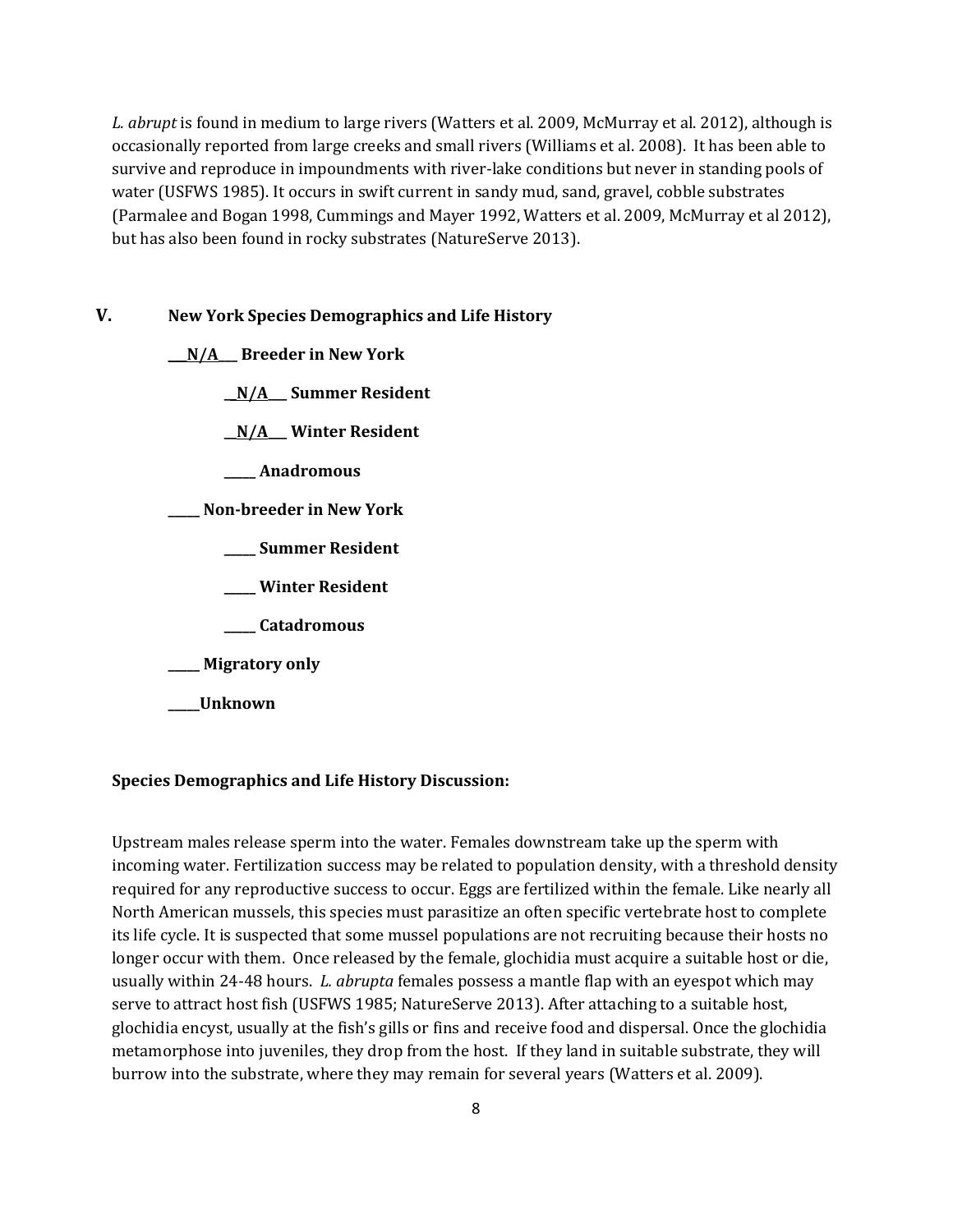In the adult form, freshwater mussels are basically sessile; movement is limited to a few meters of the lake or river bottom. The only time that significant dispersal can take place is during the parasitic phase. Infected host fishes can transport the larval unionids into new habitats, and can replenish depleted populations with new individuals. Dispersal is particularly important for genetic exchange between populations. Dispersal is likely to be a slow process for mussels which use resident fishes with limited home ranges as their hosts (COSEWIC as cited in NatureServe 2013).

This species is a long-term breeder (bradytictic) becoming gravid in August. Glochidia are found in females in September, and are discharged the following June (Ortmann 1912; 1919). Glochidial transformation has been confirmed on largemouth bass (Mi*cropterus salmoides*), smallmouth bass (*Micropterus dolomieui*), spotted bass (*Micropterus punctulatus*) and walleye (*Stizostedion vitreum*) (Watters et al. 2009). Additional potential hosts may be sauger (*Stizostedion canadense*) and freshwater drum (*Aplodinotus grunniens*) (Fuller 1974). Individuals may live for 25 years (Watters et al. 2009).

### **VI. Threats:**

No threats were identified because *L. abrupta* hasn't been observed in New York in nearly a century. However, threats that would restrict the re-colonizing of New York habitats include:

#### **Impoundments**

Range wide, impoundments likely contributed to the reduced distribution of mussels that we see today. Vaughn and Taylor (1999) observed a mussel extinction gradient with a gradual, linear increase in mussel species richness and abundance with increasing distance downstream from impoundments. Species and their hosts that require shallow, oxygenated, fast-flowing water quickly are eliminated. Continuously cold water from both increased water depth upstream of the dam and dam discharges downstream of the dam may prevent reproduction. Impoundment increases silt load and eutrophication, resulting in changes in the fish fauna, and therefore the availability of hosts. Dams represent distributional barriers to fish hosts, and therefore to the mussels themselves. The zoogeographic patterns of several species suggest a dam-limited range. Dams also act as sediment traps, often having many feet of silt and debris caught on their upstream side. These areas generally are without mussels. Below the dam, the tailwaters often have dense mussel beds, as these reaches are the only areas left that still have oxygenated, fast moving water. This is exemplified by the distribution of beds in the lower Muskingum River, Ohio (Stansbery & King 1983; ESI 1993c).

In addition, improperly sized and poorly installed or poorly maintained culverts have impacts similar to dams in that they fragment habitat, preventing the movement by host fish, and effectively isolating mussel populations. And because culverts are located at nearly every road-stream intersection, there is the potential for landscape level fragmentation of mussel habitat.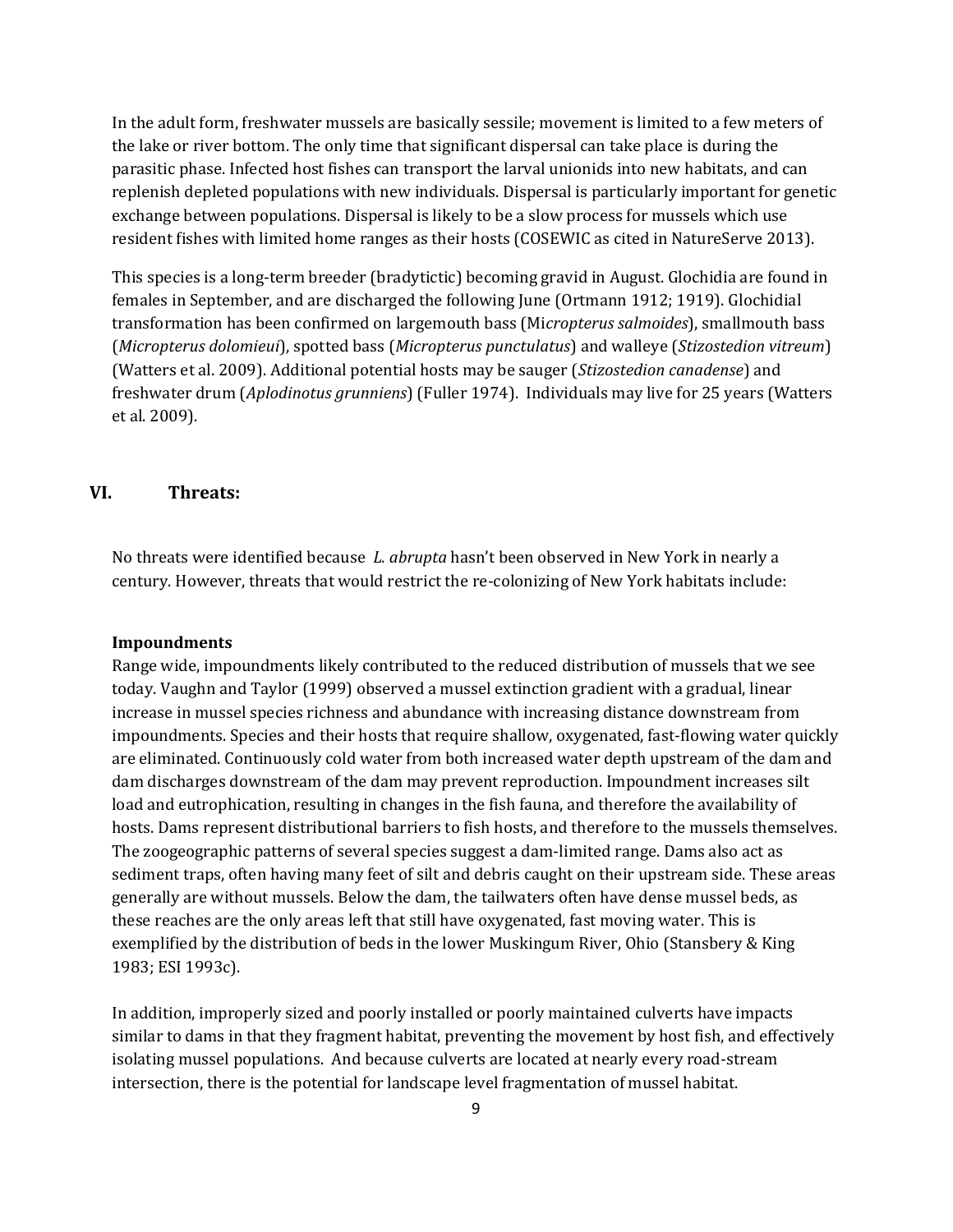### **Agricultural Runoff**

Aquatic habitats lacking vegetated buffers of adequate width are threatened by runoff from urban areas, roads, lawns, and agricultural land (Gillis 2012). If best management practices are not closely adhered to, mussel habitat adjacent to wood harvest or agricultural land is subjected to pesticide, fertilizer, and silt/sediment runoff. During recent mussel surveys in Western and Central New York, it has been documented that sufficient vegetated riparian buffers are often lacking along known mussel streams (Mahar & Landry 2013), indicating that runoff is a major threat to resident mussel populations.

Species such as *L. abrupta* that have a mantle modified to attract host fish are thought to rely on the visual acuity of their fish hosts to facilitate transfer of glochidia from the female to the host. For such species, this indicates that increases in turbidity associated with runoff may in interfere with reproduction and be especially detrimental to the species (Nedeau 2008).

The presence of pesticides and fertilizers in our rural watersheds is nearly ubiquitous (Haag 2012). And because pesticides and their associated surfactants adsorb onto sediment particles, sedimentation may act as a vector for their transport into the aquatic system (Haag 2012). Mussels are more sensitive to pesticides than many other animals (Watters et al. 2009). Although effects of pesticides are species-specific, sub-lethal levels of PCBs, DDT, malathion, and other compounds inhibit respiratory efficiency and accumulate in the tissues. Atrazine and permethrin at sublethal concentrations reduced juvenile growth (Bringolf et al. 2007a, 2007b) and environmental levels of atrazine altered mussel movement and aggregation behavior (Flynn and Spellman 2009). Pesticides can affect mussels in many ways, but the full range of long-term effects remains unknown (Haag 2012).

Fertilizer runoff is also a concern. High inputs of nitrogen from fertilizers can cause increases in ammonia in the water and the substrate, leading to direct toxicity for a wide range of mussel species. Mussels, especially in their early life stages, are more sensitive to un-ionized ammonia than other organisms, and high sensitivity is seen across a range of species and life histories (Haag 2012). In addition, ammonia adsorbs to sediment particles, resulting higher nitrogen concentrations in the substrate than in the overlying water. The nitrogen present in the interstitial spaces in the substrate is thought to result in juvenile mortality and to prevent recruitment by some mussel species (Strayer and Malcom 2012). Studies have suggested decreasing sediment loads entering aquatic systems as the best way to decrease the impact of numerous stressors for mussels in general (Roley et al. 2012).

### **Treated and Untreated Waste Water**

Recent studies show that mussel richness and abundance decreases with increased proximity to sewage effluent (Wildenberg 2012). The input of biomaterial from waste water treatment plants depletes dissolved oxygen levels, negatively impacting mussels. Ammonia from wastewater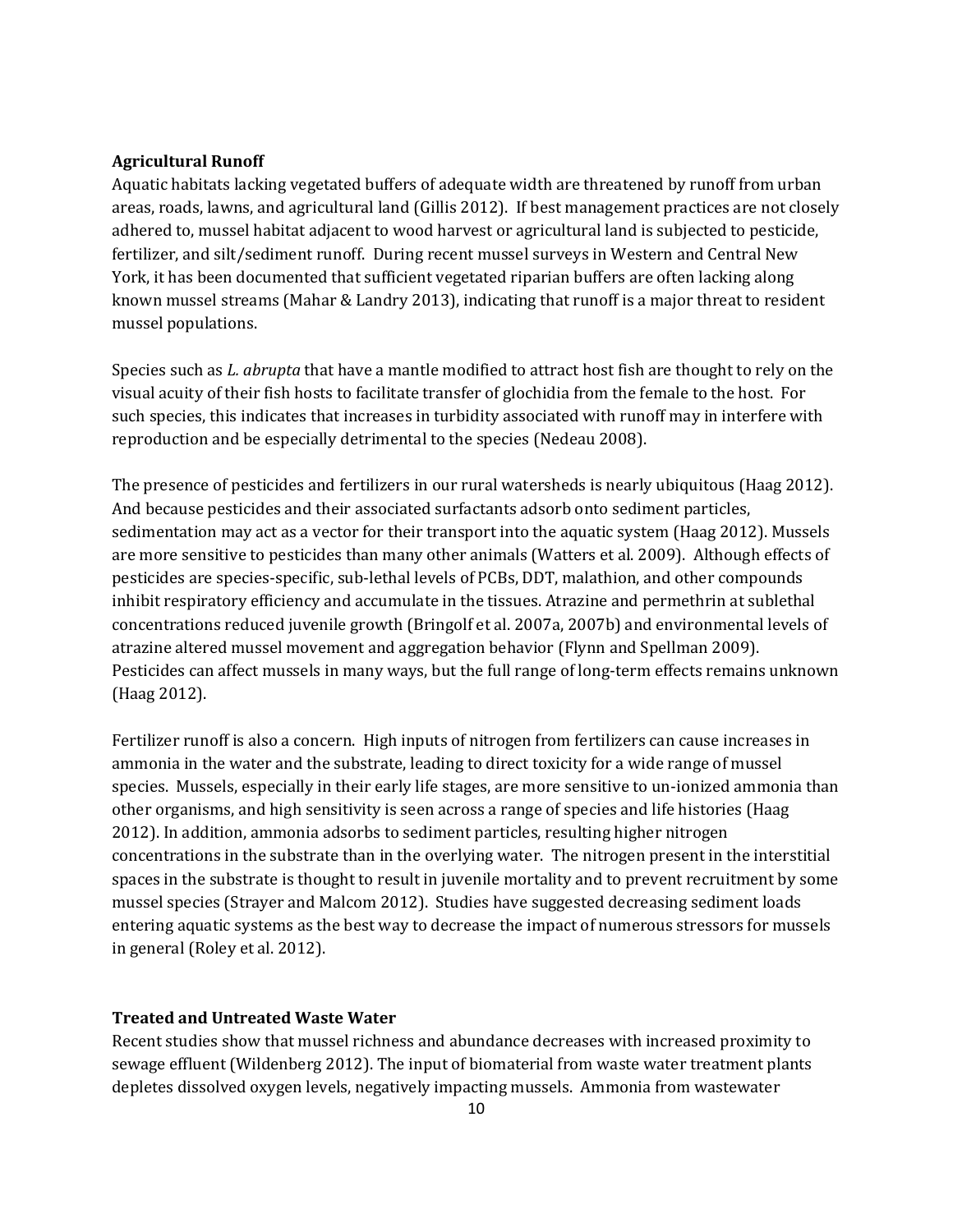treatment plants has been found to be toxic to glochidia (Goudraeu et al. 1993) and at sub-lethal exposure, adult mussels exhibit decreased respiratory efficiency (Anderson et al*.* 1978). Endocrine disrupters from pharmaceuticals also originate from municipal sewage effluents and are increasing common in rivers and lakes (Haag 2012). In mussels, chronic exposure to estrogenic compounds in effluents caused feminization of male mussels, but these individuals did not produce eggs, suggesting major disruption of reproductive function (Gagne et al. 2011). The long term effects of these compounds on mussels are unknown (Haag 2012).

#### **Runoff from Developed Land**

Developed lands are likely sources runoff containing metals and road salts. Mussels are particularly sensitive to heavy metals, more so than many other animals used in toxicological tests (Keller & Zam 1991). Low levels of metals may interfere with the ability of glochidia to attach to the host (Huebner & Pynnonen 1992), suggesting that U.S. EPA ambient water quality criteria may not adequately protect mussels from toxic metals (Wang et al. 2011). In addition, increases in salinity from the runoff of salt used for clearing roads in winter may be lethal to glochidia and juvenile mussels (Keller & Zam 1991; Liquori & Insler 1985; Pandolfo et al. 2012). Based on these studies, the U.S. EPA's ambient water quality criterion for acute chloride exposures may not be protective of all freshwater mussels (Pandolfo et al. 2012).

#### **Invasive Species**

Invasive zebra and quagga mussels (*Dreissena polymorpha* and *Dreissena bugenis*) have been repeatedly cited as a threat to native mussel populations (Strayer & Jirka 1997; Watters et al. 2009). En masse, Dreissenids outcompete native mussels by removing food and oxygen from the water. They can also reduce reproductive success by filtering native mussel male gametes from the water column. They can foul the shells of the native mussels to the point that their valves can no longer open. In heavily invested areas, they may transform a habitat by hardening the substrate, such that dislodged mussels are not able to rebury (USFWS 1994). In addition, ammonia from Asian clam die offs has been shown to be capable of exceeding acute effect levels of some mussel species (Cherry et al. 2005). Didymo (*Didymosphenia geminata*), a filamentous diatom, can form extensive mats that can smother stream bottom and occlude habitat for mussels (Spaulding & Elwell 2007)

#### **Climate Change**

Global climate change is expected (among other disruptions) to cause an increase in surface water temperatures. Although many species are tolerant of warm water, higher water temperatures may be an added stress for some. Increased water temperatures may also increase algal growth, which could result in reductions in dissolved oxygen levels at night (Morris & Burridge 2006). Galbraith et al. (2010) recently showed how regional climate patterns coupled with changing local water regimes and management strategies have shifted mussel populations from thermally sensitive species to thermally tolerant species.

In addition, warmer stream temperatures due to the combined effects of land use, such as removal of shaded buffers, and climate change may contribute to the loss of coldwater fisheries and *mussel*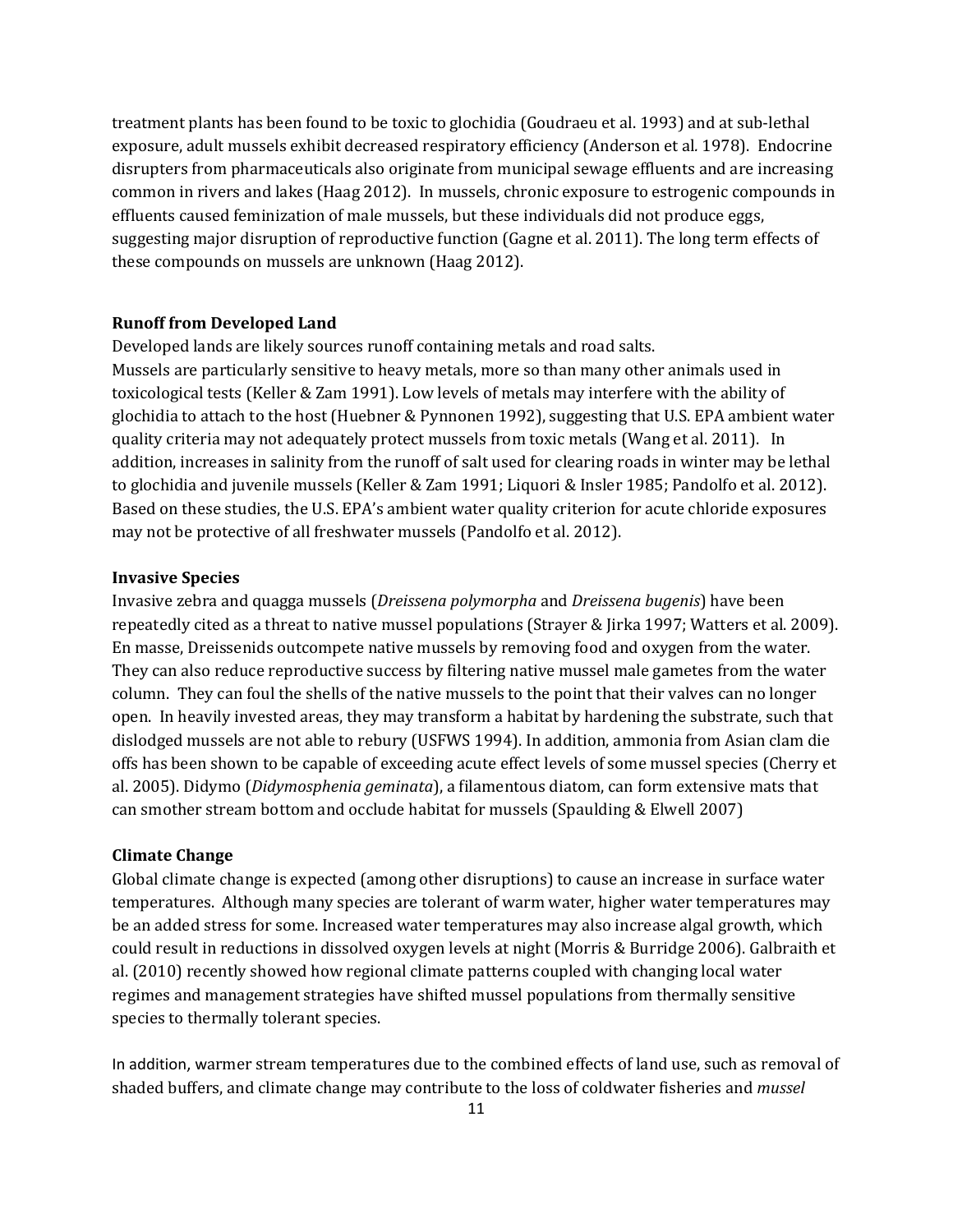populations in some watersheds (Nedeau 2008). Temperature induced changes in fish communities could have a profound influence on the availability of hosts for freshwater mussels. Mussels that inhabit small streams and rivers and rely on fish adapted for cooler water might be most affected by climate change (Nedeau 2008).

### **Habitat Modifications**

Ecosystem modifications, such as in-stream work associated with canal, navigational channel, or flood control dredging, bridge replacements, gravel mining, and vegetation removal kill mussels and destroy their habitat. For example, dredging for vegetation removal has been shown to remove up to 23% of mussels in spoils (Aldridge 2000). Further evidence for disruption was provided by mussel surveys adjacent to approximately 20 river miles of Conewango Creek that had been channelized and straightened in the first half of the 20th century. The resulting "dredge" had no riffle or run habitat and sites just below and above this channelized section contained few or no mussels (The Nature Conservancy 2009). Although limited in geographic scope these habitat modification activities have long term impacts on mussels and their distribution (Aldridge 2000). Seasonal draw downs of water bodies have been shown to impact unionid age distributions (Richardson et al. 2002).

Levees and flood walls confine larger rivers, preventing the river from inundating its natural floodplains and wetlands to minimize flood damage. Additionally, many smaller streams have been channelized and bermed by landowners and highway departments to protect farm fields and other structures. Channelization and dredging associated with flood control projects are catastrophic to mussels and have been implicated in the decline of some populations (Watters et al. 2009). The result of these projects is altered seasonality of flow and temperature regimes, increased stream velocities, unstable substrates, changed patterns of sediment scour and deposition, including streambank erosion, altered transport of particulate organic matter (the food base for mussels), and a general degradation of stream habitat (Benke 1999; Yeager 1993; Nedeau 2008).

### **Are there regulatory mechanisms that protect the species or its habitat in New York?**

**\_\_\_\_\_\_\_ No \_\_\_\_\_ Unknown**

**\_\_\_\_X\_\_ Yes** 

New York State Environmental Conservation Law, § 11-0535. 6 NYCRR Part 182: Endangered and Threatened Species of Fish and Wildlife; Species of Special Concern; Incidental Take Permits.

Mussel habitats receive some generic protection under several New York State regulations (NYCRR) promulgated under the authority of the New York Environmental Conservation Law (ECL),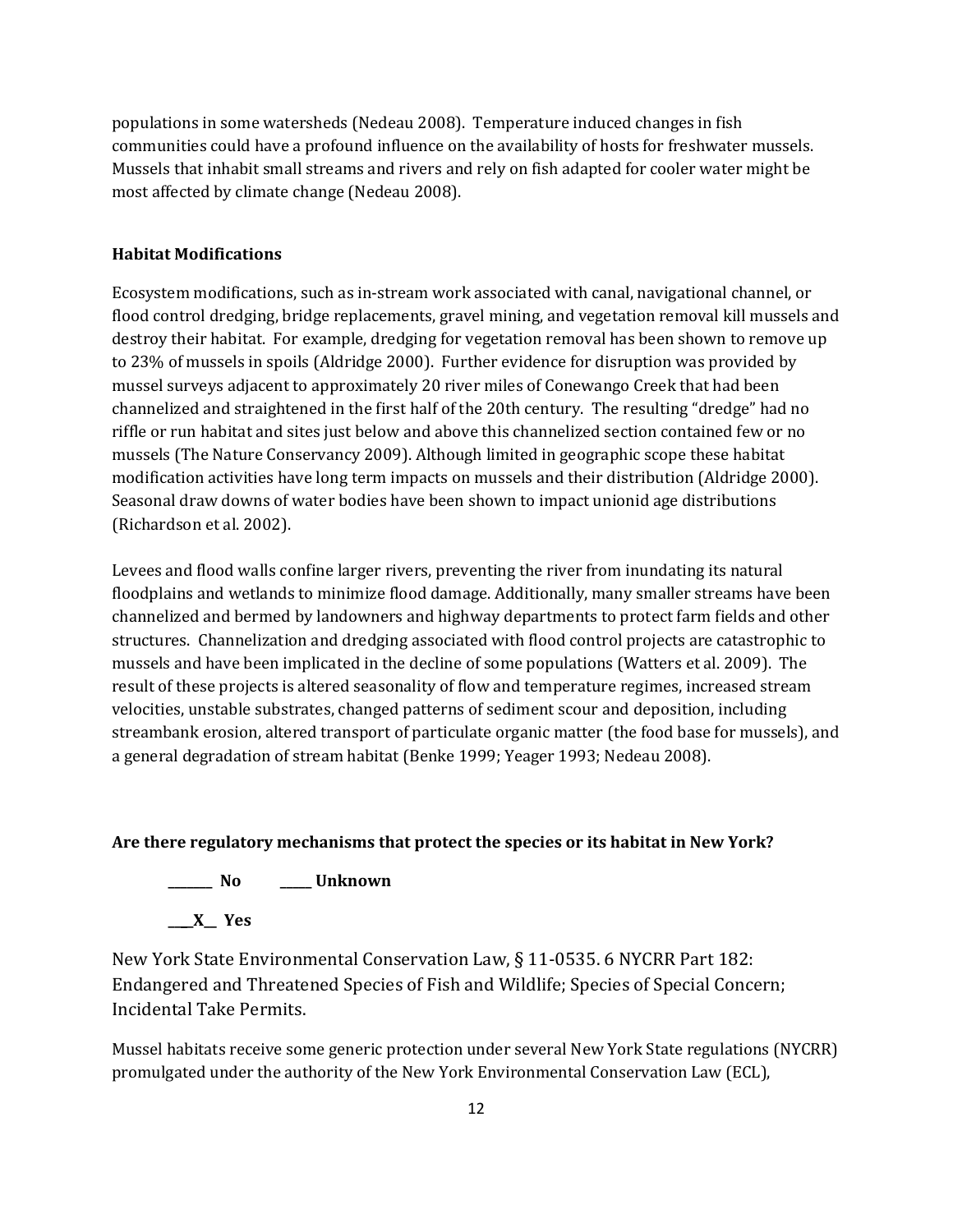specifically Part 608 of the NYCRR: Use and Protection of Waters, and Part 617 of the NYCRR: State Environmental Quality Review (SEQR). Part 608 provides protection of some mussel habitats by regulating and requiring environmental review of the modification or disturbance of any "protected stream", its bed or bank, and removal of sand, gravel or other material from its bed or banks (608.2 Disturbance of Protected Streams). This does not provide adequate protection of mussels and their habitats as it only protects streams or particular portions of a streams for which there has been adopted by NYSDEC or any of its predecessors any of the following classifications or standards: AA, AA(t), A, A(t), B, B(t) C(t), or Streams designated (t)(trout) also include those more specifically designated (ts)(trout spawning). Mussels habitats may also receive some additional protections as the construction, repair, breach or removals of dams, and the excavation and placement of fill in navigable waters are subject to regulation and environmental review under Part 608, 608.3 and 608.5 respectively. Under part 608, projects requiring a permit can be conditioned by NYSDEC to include best management practices, such as sediment and erosion protections. Through the review process, these projects can also be modified to reduce impacts in order to meet permit issuance standards.

Under Part 608, protection of unlisted species of mussels is general and relatively limited. More importantly, Class C and D waters with mussels do not receive protection under these regulations. A significant portion of the New York's mussel resources occur within Class C and D waters. An additional but not insignificant gap in protection occurs because agricultural activities consisting of the crossing and re-crossing of a protected stream by livestock or wheeled farming equipment normally used for traditional agricultural purposes or of withdrawing irrigation water in a manner which does not otherwise alter the stream, are exempt from these regulations and environmental review.

Water quality certifications required by Section 401 of the Federal Water Pollution Control Act, Title 33 United States Code 1341(see subdivision (c) of this Section)may provide protection for freshwater mussels and their habitats from some activities that would potentially have adverse impacts by regulating construction or operation of facilities that may result in any discharge into navigable waters. Water quality certifications set water quality-related effluent limitations, water quality standards, thermal discharge criteria, effluent prohibitions and pretreatment standards for projects on navigable waters.

The State Environmental Quality Review (SEQR, Part 617 NYCRR) may also protect mussels and their habitats by requiring the consideration of environmental factors into the existing planning, review and decision-making processes of state, regional and local government agencies for activities that require discretionary approval. SEQR requires the preparation of an Environmental Impact Statement, including an alternatives analysis, for those activities that may result in a substantial adverse change in ground or surface water quality; a substantial increase in potential for erosion, flooding, leaching or drainage problems; the removal or destruction of large quantities of vegetation or fauna; substantial interference with the movement of any resident or migratory fish or wildlife species; impacts on a significant habitat area; substantial adverse impacts on a threatened or endangered species of animal or plant, or the habitat of such a species; other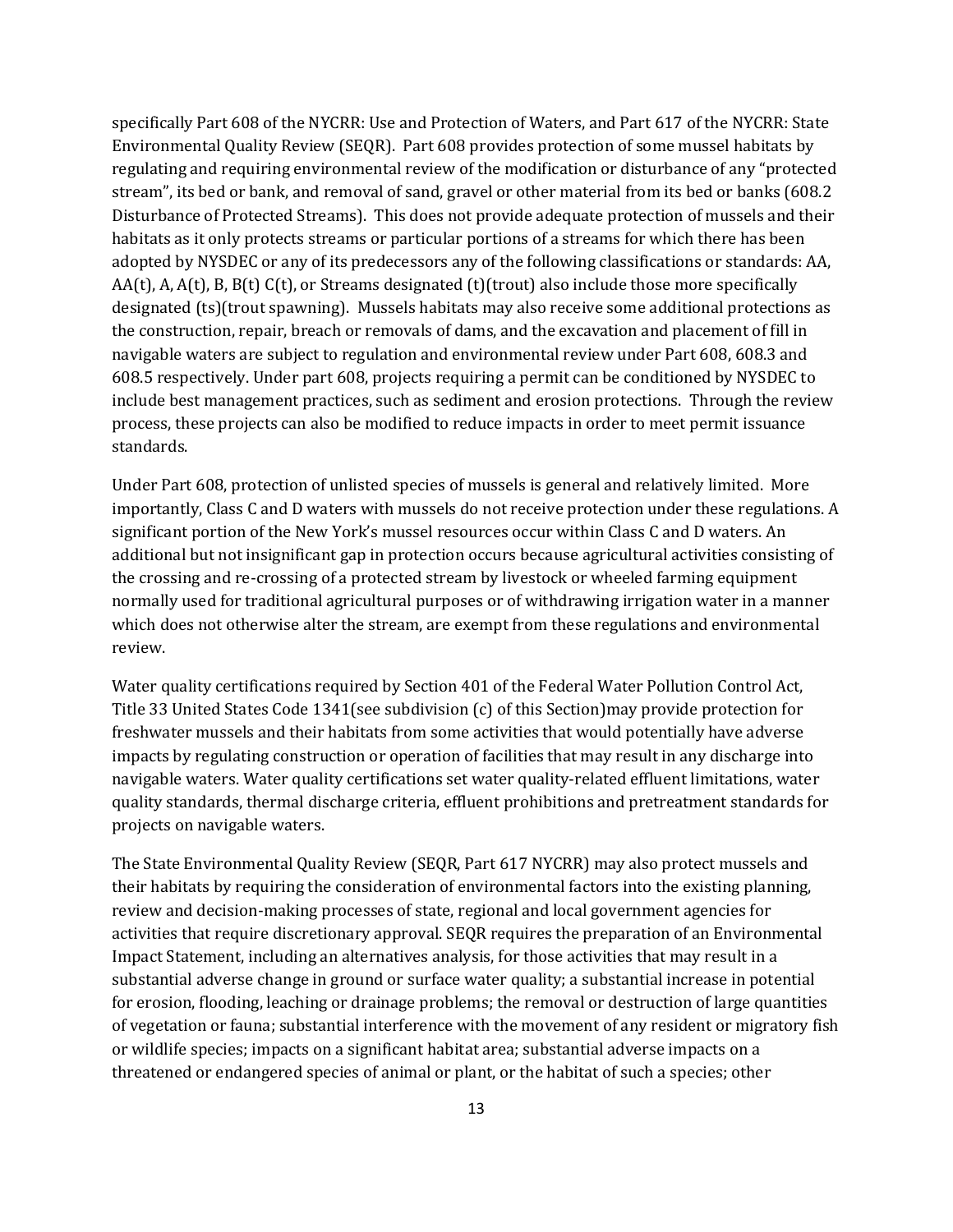significant adverse impacts to natural resources; or, a substantial change in the use, or intensity of use, of land including agricultural, open space or recreational resources, or in its capacity to support existing uses.

New York State has numerous laws and regulations that both directly or indirectly protect waters of the state (mussel habitats) including regulations governing direct discharges to surface and groundwater, storm water, agricultural activities, pesticides, flood control, and dams. Without these regulations, mussels would certainly be in worse shape; however, most of these generic protections are not adequate in scope or specific enough to mussel threats to protect the mussel resources of New York State.

## **Describe knowledge of management/conservation actions that are needed for recovery/conservation, or to eliminate, minimize, or compensate for the identified threats:**

- Assess the need and opportunity for relocation/reintroduction efforts. Conduct relocation or reintroduction where adequate sources can be identified and appropriate stream conditions exist (water quality, habitat, host species etc).
- Evidence of historic occurrence of multiple New York State extirpated mussel species exists for the Niagara River. These species include: *Epioblasma triquetra, Lampsilis teres, Lampsilis abrupta, Obovaria olivaria, Potamilus capax*, *Quadrula pustulosa*, *Quadrula quadrula, Simpsonaias ambigua, and possibly Truncilla donaciformis*. To assess the potential for future reintroduction efforts, a pilot program relocating common species to suitable sections of the Niagara River should be initiated and its results assessed to gage the possible success of reintroduction efforts for extirpated species in this waterbody.
- Modify marine mussel regulations or the definition of protected wildlife in NYCRR to clarify that freshwater mussels are protected under ECL. Current regulations could be interpreted that freshwater mussels may only be protected as shellfish without a season within the Marine District.
- Through landowner incentive programs or regulation, riparian buffers, particularly those that also provide shade, should be added/maintained/widened, along agricultural fields, subdivisions, and along major roads to decrease the levels of nitrogen, pesticides, sediment, heavy metals, and salts from entering these aquatic systems, as well as to moderate water temperature. Studies have suggested decreasing sediment loads entering aquatic systems as the best way to decrease the impact of numerous stressors for mussels in general (Roley & Tank 2012).
- Require all state agencies to maintain appropriate vegetative buffers along streams, rivers and lakes on state-owned or state managed properties.
- Following any reintroduction efforts, develop and implement a comprehensive monitoring strategy that identifies protocols, including locations and specific intervals, for regular monitoring of known mussel populations to detect assess trends and detect dangerous declines.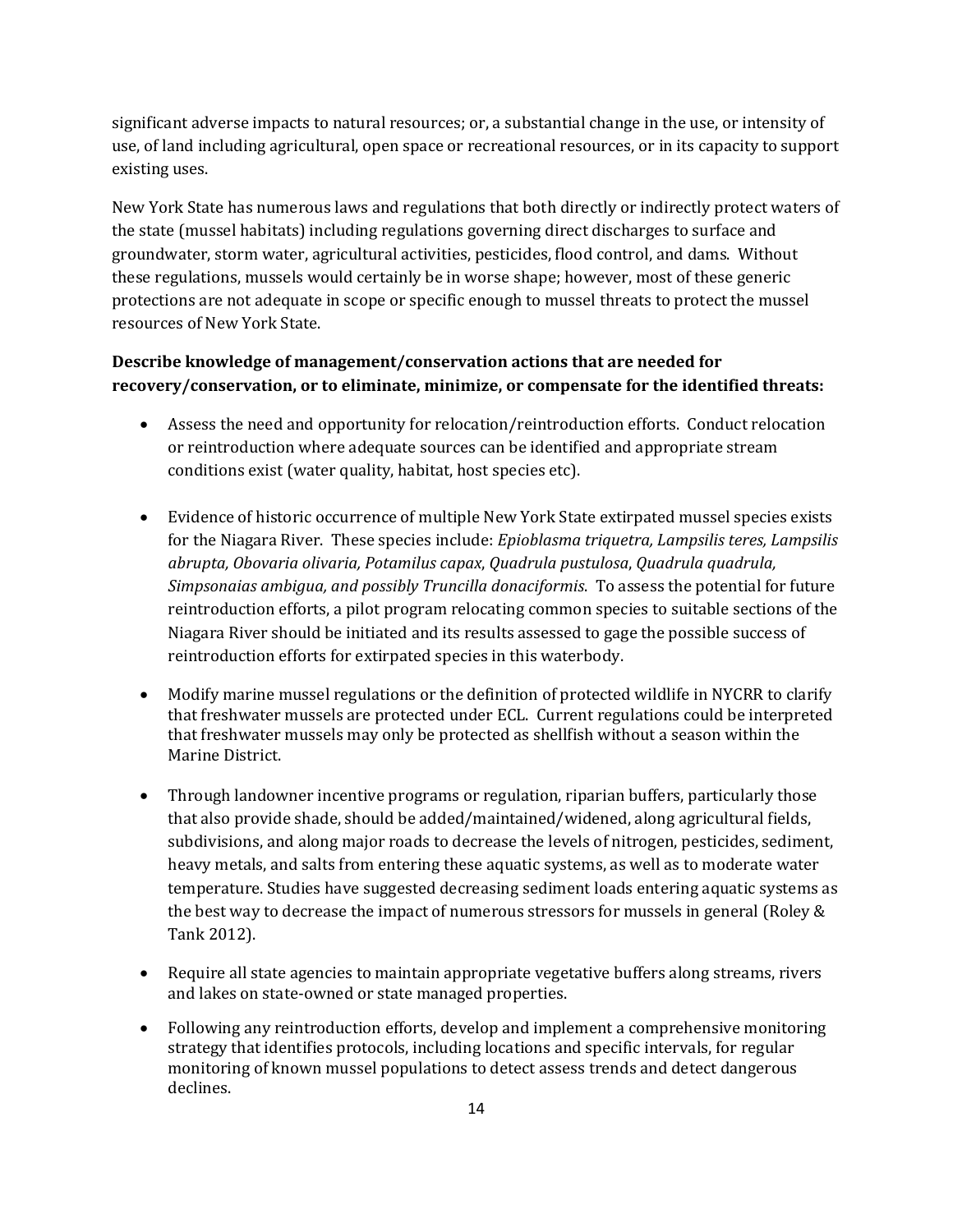- Update wastewater treatment facilities in Buffalo to eliminate combined sewer outflows.
- Coordinate with local wastewater treatment facilities to improve ammonia removal of treated discharge. This has been documented as a threat to Unionids at multiple life stages, and therefore needs to be addressed (Gillis 2012).
- Mussel sensitivity to particular pollutants should be considered or addressed in the regulation of wastewater and stormwater discharges to groundwater and surface waters, State Pollutant Discharge Elimination Systems (SPDES). This should be reflected in effluent limitations for discharges, including discharges from P/C/I facilities (Private/Commercial/Industrial), CAFO facilities (Concentrated Animal Feeding Operations), High Volume Hydraulic Fracturing Discharges, and Wastewater treatment plants, etc. Discharges whose receiving waters have mussels, particularly those with known populations of mussels listed as Endangered, Threatened, Special concern or SGCN, should be carefully reviewed for potential impacts to mussels. For example, deleterious levels of ammonia (a component of many types of discharges) and molluscicides (a commonly used water treatment chemical in discharged water) should not be permitted.
- Within the Great Lakes watersheds, lamprey control efforts should consider specific, potentially adverse, impacts to native freshwater mussels when determining methods, including selection of lampricide formulations and concentrations. Lampricide treatment managers should use caution when using the combination of TFM and niclosamide in streams with known mussel populations and every effort should be made to maintain lampricide concentrations at or near the MLC for sea lamprey to minimize the risk to this important faunal group (Boogaard 2006).
- NYSDEC should consider sensitivity of freshwater mussels to specific pollutants in the establishment and setting of water quality standards and TMDLs for waters containing freshwater mussels. A Total Maximum Daily Load (TMDL) specifies the maximum amount of a pollutant that a waterbody can receive and still meet water quality standards. TMDLs account for all contributing sources (e.g. point & nonpoint sources, and natural background levels), seasonal variations in the pollutant load, and incorporate a margin of safety that accounts for unknown or unexpected sources of the pollutant. In essence, a TMDL defines the capacity of the waterbody to absorb a pollutant and still meet water quality standards. The Clean Water Act requires states to identify waterbodies that do not meet water quality standards after application of technology-based effluent limitations. For these "impaired waters," states must consider the development of alternative strategies, including TMDLs, for reducing the pollutants responsible for the failure to meet water quality standards.

The Comprehensive Wildlife Conservation Strategy (NYSDEC 2006) includes recommendations for the following actions for freshwater mussels: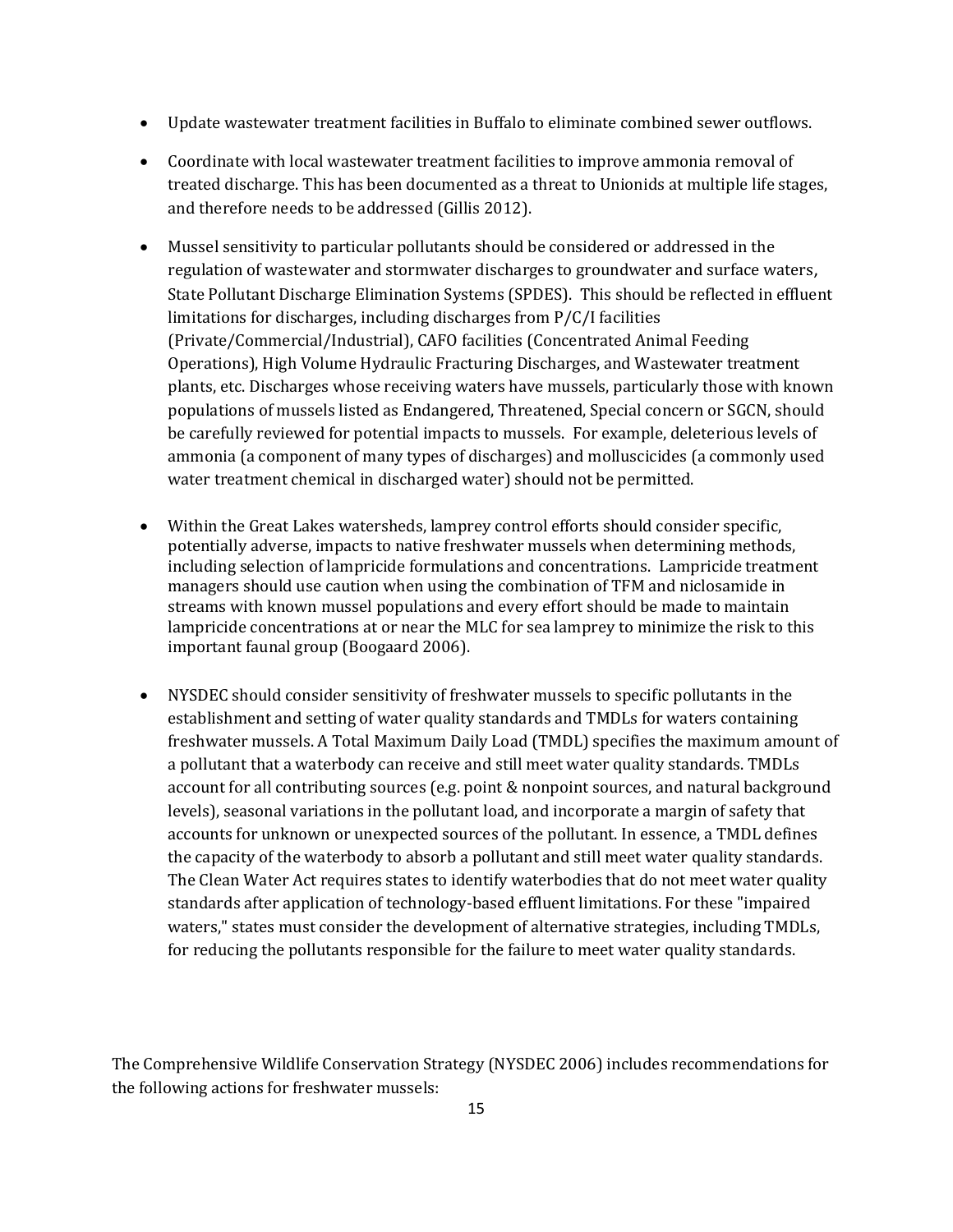### **Habitat management:**

- Manage areas of important mussel populations by controlling degradation factors (e.g..) Controlling livestock access, point source or non-point source pollution, flow alteration, etc.)
- Develop methods to improve and restore freshwater bivalve habitat.

## **Habitat research:**

- Conduct research to determine habitat parameters necessary for good populations of each species of species-at-risk listed mussels.
- Research flow requirements of freshwater bivalves and model the effects of flow changes both in volume and timing.
- Research all parameters of mussel habitat requirements including temperature, substrate, fish, flow, food, etc.

## **Habitat restoration:**

• Restore degraded habitat areas to allow for recolonization or reintroduction of listed mussels.

### **Invasive species control:**

- Develop a monitoring/control plan that includes measures to detect invasive species problematic to freshwater bivalves in all New York watersheds and actions that will be taken to control them before they become threats.
- Conduct research on control of exotic bivalve species that compete with native mussels and exotic crustaceans or fish which may prey on them.

## **Life history research:**

- Research effects of pesticides and other chemicals, including ammonia, on all life stages of freshwater bivalves: sperm/egg, glochidia, larva, adults.
- Research potential interbreeding between *Alasmidonta varicosa* and *Alasmidonta marginata* and, if occurring, evaluate the potential threat to *A. varicosa* population integrity.
- Determine fish hosts for species where this is not known for populations living in New York.
- Research population dynamics of listed mussel species including connectivity of populations or subpopulations and genetic distinctness of populations or subpopulations.
- Determine or confirm breeding phenology and habitat conditions necessary for successful breeding for listed mussels (e.g.. mussel density, pop. level of fish host, temp, flow).

## **Modify regulation:**

• Modify marine mussel regulations to be clearer that freshwater mussels are protected under ECL.

## **New regulation:**

- Ban the importation of fish that feed on freshwater mollusks (e.g.. black carp).
- Require inclusion of all stages of freshwater mussels in testing for approval of new pesticides in New York*.*

### **Other action:**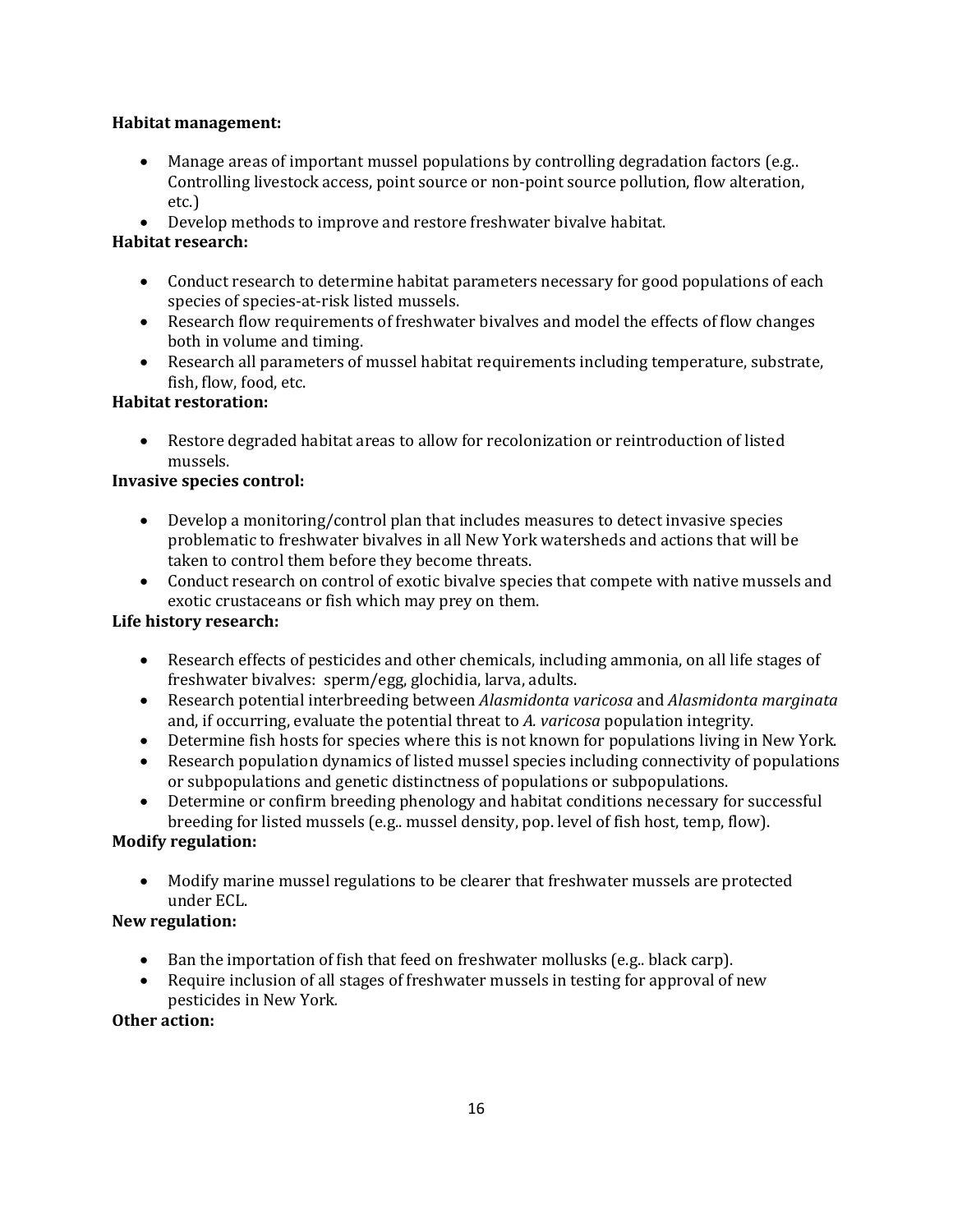- Develop an outreach program to private landowners through the Landowner Incentive Program to educate the public about freshwater mussel protection and initiate projects to prevent or repair impacts from land use on mussels.
- Increase regional permit control of development and highway projects that may impact native mussels.
- Develop standard monitoring/survey protocols for development projects in all watersheds in New York.
- Evaluate threats to mussels in each New York watershed and prioritize areas for actions to address the threats.
- Research the best survey methods both for detection of rare species and evaluation of population status and trends.
- Begin evaluation of members of the family Sphaeridae (fingernail clams) for inclusion into the species at risk list.

## **Population monitoring:**

- Conduct population estimates of species-at-risk listed mussel species in NY
- Conduct surveys to determine distribution of species-at-risk listed mussel species in NY.

## **Regional management plan:**

• Incorporate freshwater mussel goals and objectives into regional water quality and fish management plans and policies.

## **Relocation/reintroduction:**

• Where appropriate, reintroduce listed mussels into appropriate habitat within their historic range.

## **Statewide management plan:**

- Incorporate freshwater mussel goals and objectives into statewide water quality and fish management plans and policies.
- •

# **VII. References**

- Aldridge, D. C. (2000). The impacts of dredging and weed cutting on a population of freshwater mussels (Bivalvia: Unionidae). *Biological Conservation*, *95*(3), 247-257
- Barnhart, M.C., F.A. Riusech, and A.D. Roberts. (1997). Fish hosts of the federally endangered pink mucket, *Lampsilis abrupta*. Triannual Unionid Report, 13: 35.
- Benke, A.C. (1990). A perspective on America's vanishing streams. *Journal of the N. American Benthological Society: 9*: 77-88
- COSEWIC. (2003). COSEWIC assessment and status report on the kidneyshell *Ptychobranchus fasciolaris* in Canada. Committee on the Status of Endangered Wildlife in Canada. Ottawa, Canada. 32 pp.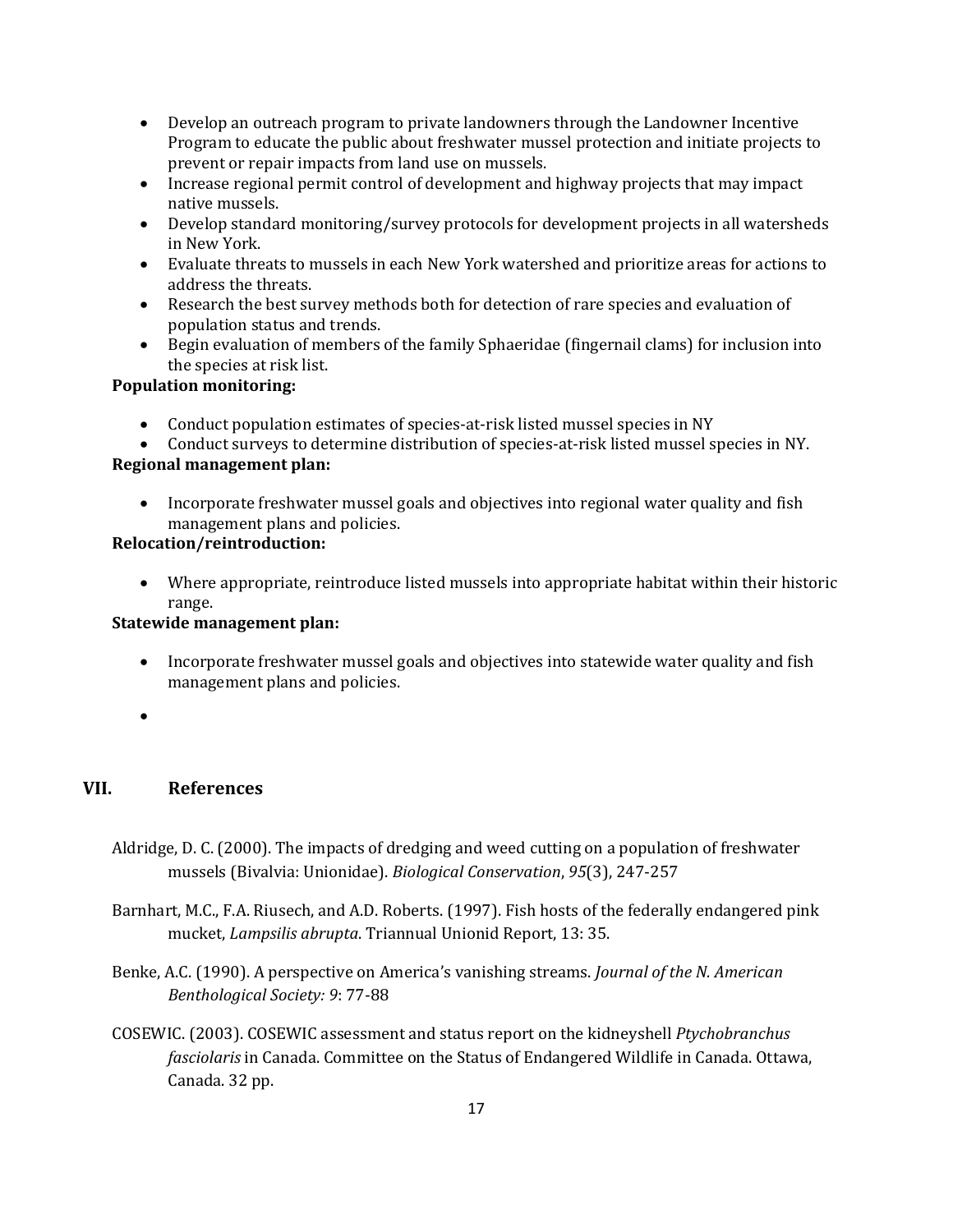- Dennis, S.D. (1984). Distributional analysis of the freshwater mussel fauna of the Tennessee River system, with special reference to possible limiting effects of siltation. Ph.D. Thesis. Virginia Polytechnic Institute and State University, Blacksburg, Virginia. 247 pp.
- Dodd, B.J., M.C. Barnhart, C.L. Rogers-Lowery, T.B. Fobian, and R.V. Dimock. (2005). Cross-resistance of largemouth bass to glochidia of unionid mussels. Journal of Parasitology, 91(5): 1064- 1072.
- Fuller, S.L.H. (1974). Chapter 8: Clams and mussels (Mollusca: Bivalvia). Pages 215-273 in: C.W. Hart, Jr. and S.L.H. Fuller (eds.) Pollution Ecology of Freshwater Invertebrates. Academic Press: New York. 389 p
- Gordon, M.E. and J.B. Layzer. (1989). Mussels (Bivalvia: Unionoidea) of the Cumberland River review of life histories and ecological relationships. U.S. Fish and Wildlife Service Biological Report, 89(15): 1-99.
- Huebner, J. D., & Pynnönen, K. S. (1992). Viability of glochidia of two species of Anodonta exposed to low pH and selected metals. *Canadian Journal of Zoology*, *70*(12), 2348-2355.
- Keller, A. E., & Zam, S. G. (1991). The acute toxicity of selected metals to the freshwater mussel, Anodonta imbecilis. *Environmental Toxicology and Chemistry*, *10*(4), 539-546.
- Kraemer, L.R. (1970). The mantle flap in three species of *Lampsilis* (Pelecypoda: Unionidae). Malacologia 10:255-282.
- Liquori, V. M., & Insler, G. D. (1985). Gill parasites of the white perch: Phenologies in the lower Hudson River. *New York Fish and Game Journal*, *32*(1), 71-76.
- Mahar, A.M. & J.A. Landry. (2012). State Wildlife Grants Progress Report and Evaluation: Inventory of Freshwater Mussels in New York's Southeast and Southwest Lake Ontario Basins, 2008- 2012. New York State Department of Environmental Conservation. Avon, NY. 12 pp.
- NatureServe. (2013). NatureServe Explorer: An online encyclopedia of life [web application]. Version 7.1. NatureServe, Arlington, Virginia. Available http://www.natureserve.org/explorer. (Accessed: February 12, 2013).
- Ortmann, A.E. (1911). Monograph of the naiades of Pennsylvania. Memoirs of the Carnegie Museum, 4: 279-347.
- Ortmann, A.E. (1912). Notes upon the families and genera of the najades. Annals of the Carnegie Museum 8(2):222-365.
- Ortmann, A. E. (1919). *Monograph of the Naiades of Pennsylvania..* (Vol. 8, No. 1). Board of Trustees of the Carnegie Institute.